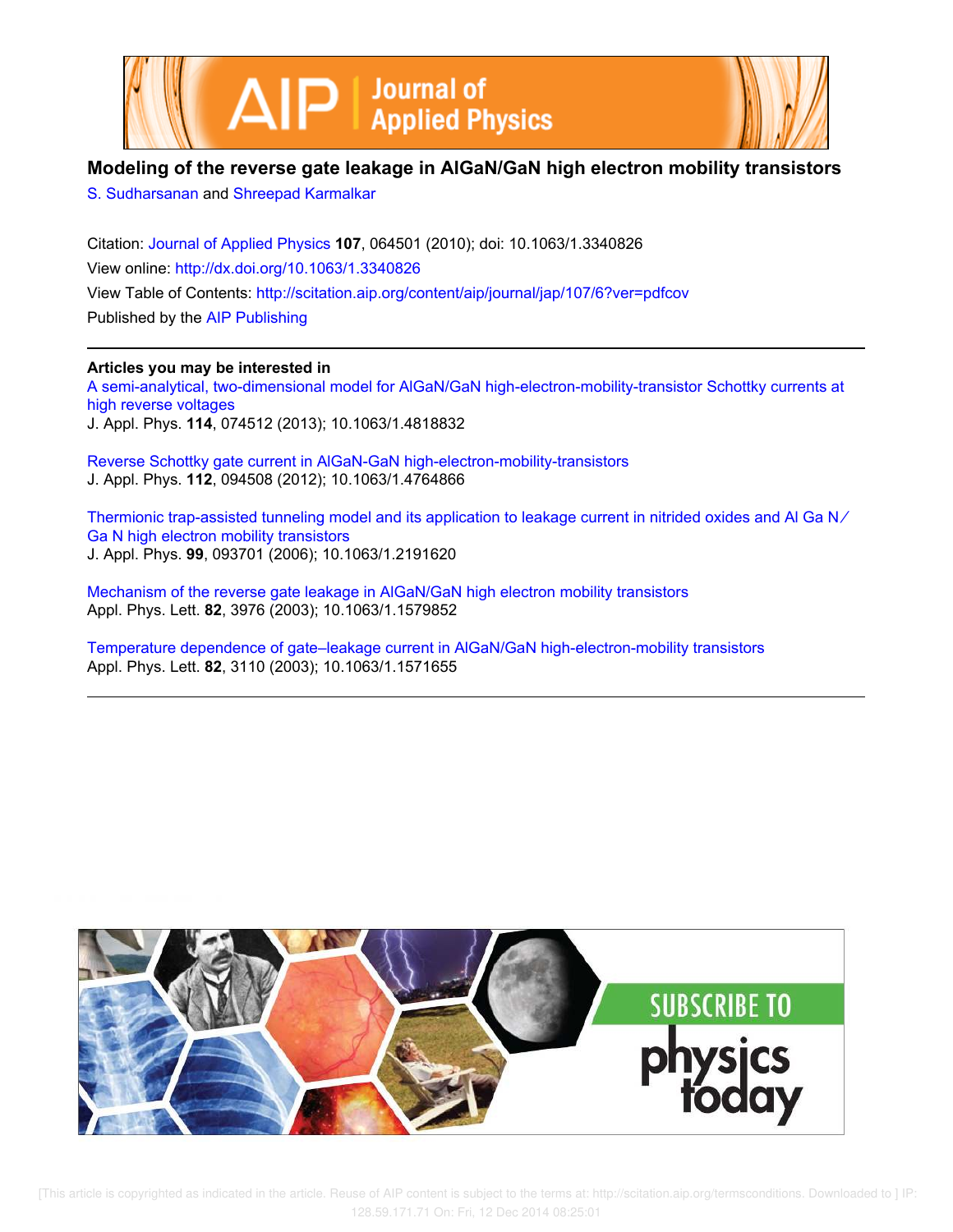## **Modeling of the reverse gate leakage in AlGaN/GaN high electron mobility transistors**

S. Sudharsanan<sup>a)</sup> and Shreepad Karmalkar

*Department of Electrical Engineering, Indian Institute of Technology, Madras 600 036, India*

Received 5 January 2010; accepted 28 January 2010; published online 16 March 2010-

The high gate leakage of AlGaN/GaN HEMTs grown on sapphire/SiC substrates having  $x=0.2$ , AlGaN thickness of 30 nm, and zero drain-source bias was earlier explained using the thermionic trap-assisted tunneling model. In the present work, we show that the same model can explain the gate leakage in AlGaN/GaN HEMTs grown on silicon substrates, having aluminum compositions of 24%, 26%, and 31%, AlGaN thickness of 20 nm, and drain-source bias  $(V_{DS})$  of 10 V, over the gate-source voltages above threshold. © *2010 American Institute of Physics*. doi:10.1063/1.3340826

The bandgap of GaN is higher than that of GaAs, and so, the barrier height of the Schottky gate of Al<sub>x</sub>Ga<sub>1−*x*</sub>N/GaN HEMTs is higher than that of Al<sub>*x*</sub>Ga<sub>1−*x*</sub>As/GaAs HEMTs. However, the reverse gate leakage in Al<sub>x</sub>Ga<sub>1−*x*</sub>N/GaN devices is much higher than that in  $Al_xGa_{1-x}As/GaAs$  devices.<sup>1-3</sup> Hence, modeling of this leakage in Hence, modeling of this leakage in  $Al<sub>x</sub>Ga<sub>1-x</sub>N/GaN$  devices is important. The gate leakage is a function of the barrier height of the Schottky gate, the field beneath, and the quality of GaN and AlGaN layers. The Schottky barrier height is a function of the Al composition; the field beneath the gate depends on the device geometry and the applied gate and drain biases; the quality of GaN and AlGaN layers depend on the Al composition, substrate material (SiC, sapphire, or Si) and growth conditions.

Earlier, we have proposed a model of the gate voltage and temperature dependence of the reverse gate leakage of AlGaN/GaN HEMTs.<sup>4,5</sup> This model assumes thermionic trap-assisted tunneling (TTT) to be the leakage mechanism<sup>4</sup> and takes into account the two-dimensional (2D) field near the gate edge.<sup>5</sup> So far the model has been validated<sup>4,5</sup> on Al<sub>x</sub>Ga<sub>1−*x*</sub>N/GaN HEMT grown on a sapphire substrate having a specific aluminum composition  $(x=0.2)$  and AlGaN thickness (30 nm), and drain-source bias.<sup>1</sup> However, a good model of the gate leakage should explain the gate leakage behavior in a range of devices with different material compositions, device geometries, and bias conditions.

In the present work, we report the results of application of our gate leakage model for three AlGaN/GaN HEMTs grown on silicon substrates, having aluminum compositions of 24%, 26%, and 31%, AlGaN thickness of 20 nm, drainsource bias  $(V_{DS})$  of 10 V, and moderate to high gate-source voltages  $(V_{GS})$ . All the three devices have the same dimensions as shown in Fig. 1 and their measured data were reported in Ref. 6. The following procedure is adopted for every device.

The AlGaN layer doping was adjusted to the values shown in Table I so that the threshold voltage extracted from linear extrapolation of the simulated  $I_{DS}$ - $V_{GS}$  curve of the device for  $V_{DS}$ =0.05 V matched the measured threshold voltage. In this simulation, we assumed polarization charge equal to measured 2-DEG concentration, unintentional GaN doping of  $1 \times 10^{15}$  cm<sup>-3</sup>, and conduction band discontinuity as per Anderson rule, and interpolated the electron affinity and bandgap for a given aluminum composition from those of GaN and AlN. Next, setting  $V_{DS}$ =10 V for each value of  $V_{GS}$ , the conduction band profile and electric field along the vertical (gate to substrate) direction are simulated using AT-LAS 2D at several points over the gate length. The number of points chosen is considered sufficient, if any increase in this number does not cause a change in the current calculated in the final step. More points are chosen near the edges than in the middle of the gate to accurately capture the rapid variations in the field, and hence the current density, at the gate edges. The shape of the potential barrier formed by the simulated conduction band profile (at any of these points) is nontriangular in shape (see Fig. 2).

Some values of trap concentration  $N_t$  and trap energy  $\phi_t$ are assumed as initial guess. The tunneling current densities through the simulated potential barriers at various points along the gate length are calculated using MATLAB based on the following TTT equation<sup>4</sup> applicable for an arbitrary shaped barrier,

$$
J_{\text{TTT}} = qC_t N_t \int_{x_t}^{\infty} \left( \frac{1}{f_{\text{FD}}(x_2) P_1(x_2)} + \frac{1}{P_2(x_2)} \right)^{-1} dx_2.
$$
 (1)



FIG. 1. AlGaN/GaN HEMT structure with nonzero  $V_{DS}$  used in Ref. 6 for gate leakage measurements and in this work for simulation. Device dimensions are in microns. Doping in the source/drain region is assumed to be  $1 \times 10^{19}$  cm<sup>-3</sup>. Figure is not to scale.

## **107**, 064501-1 © 2010 American Institute of Physics

 [This article is copyrighted as indicated in the article. Reuse of AIP content is subject to the terms at: http://scitation.aip.org/termsconditions. Downloaded to ] IP: 128.59.171.71 On: Fri, 12 Dec 2014 08:25:01

a)Electronic mail: sudharsanan87@gmail.com. Tel.: 91-44-2257-4409. FAX: 91-44-2257-4402.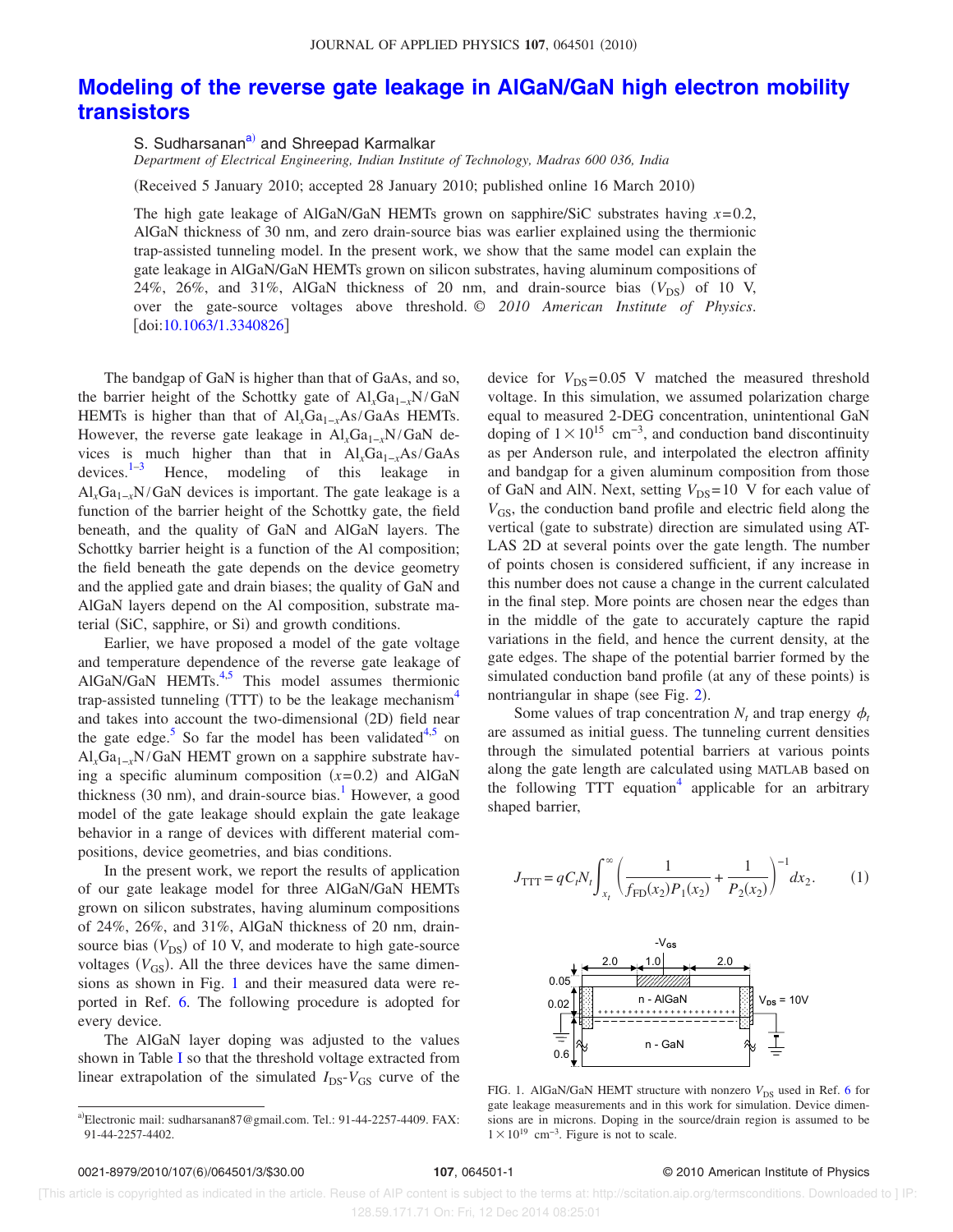TABLE I. Measured and extracted parameter values in the present and an earlier work (Ref. 3). The devices of the present work were grown on Si substrates, had AlGaN thickness of 20 nm, and  $V_{DS}$ = 10 V; the corresponding parameters of the device in the earlier work are SiC substrate, 30 nm, and 0 V.

|                | Measured parameters |                              | Extracted/calculated parameters |                                     |                                       |                                        |              |
|----------------|---------------------|------------------------------|---------------------------------|-------------------------------------|---------------------------------------|----------------------------------------|--------------|
| Al composition | $V_T$<br>(V)        | 2-DEG density<br>$(cm^{-2})$ | AlGaN doping<br>$\rm (cm^{-3})$ | Trap energy $\phi_t$<br>$({\rm V})$ | Trap density $N_t$<br>$\rm (cm^{-2})$ | Barrier Height $\phi_R$<br>$({\rm V})$ | Reference    |
| 0.24           | $-0.40$             | $3 \times 10^{12}$           | $1.8 \times 10^{17}$            | 0.90                                | $8.0 \times 10^{17}$                  | 1.60                                   | Present work |
| 0.26           | $-1.29$             | $4.6 \times 10^{12}$         | $7.0 \times 10^{17}$            | 0.91                                | $9.0 \times 10^{17}$                  | 1.64                                   |              |
| 0.31           | $-2.14$             | $7.4 \times 10^{12}$         | $2.0 \times 10^{16}$            | 1.10                                | $6.0 \times 10^{18}$                  | 1.75                                   |              |
| 0.20           | $-2.50$             | $2.59 \times 10^{12}$        | $2.0 \times 10^{18}$            | 0.845                               | $1.38 \times 10^{16}$                 | 1.52                                   |              |

This equation is the result of introducing the Fermi–Dirac function  $f_{FD}$  into the trap-assisted tunneling equation to incorporate the thermally activated electrons;  $C_t$  is the trap energy dependent rate constant,  $P_1$  and  $P_2$  are the tunneling probabilities based on WKB approximation for a two-step tunneling process through the barrier, and locations  $x_t$ ,  $x_1$ , and  $x_2$  are defined in Fig. 3. The terms  $f_{FD}$ ,  $P_1$ ,  $P_2$ , and  $C_t$  are given by

$$
f_{\rm FD}(x_2) = \frac{1}{1 + \exp\{q[\phi_B - \phi(x_2)]/kT\}},
$$
\n(2)

$$
P_1(x_2) = \exp\left\{-\alpha \int_0^{x_1} \sqrt{[\phi(x_2) - \phi(x)]} dx\right\},
$$
 (3)

$$
P_2(x_2) = \exp\left\{-\alpha \int_{x_1}^{x_2} \sqrt{[\phi(x_2) - \phi(x)]} dx\right\},
$$
 (4)

$$
\alpha = \frac{4\pi\sqrt{2mq}}{h}, \quad C_t = \left(\frac{m_M}{m_S}\right)^{5/2} \frac{16\pi q \phi_1^{3/2}}{3h\sqrt{\phi_t - \phi_1}},\tag{5}
$$

$$
\phi_1 = 0.2 \text{ V}.
$$

Here  $m<sub>S</sub>$  and  $m<sub>M</sub>$  denote the effective mass of electron in semiconductor and metal respectively; effective electron mass is assumed to be a constant throughout the tunneling process. Due to the presence of  $f_{FD}$ , Eq.  $(1)$  defies analytical



FIG. 2. (Color online) Simulated conduction band profile within the device depicting the nontriangular shape of the gate potential barrier.

integration and so is evaluated numerically. Finally, the gate current is calculated by numerically integrating the current density over the gate length. The tunneling along lines at an angle to the gate edge is neglected<sup>5</sup> because the electrons have to go through the dielectric layer  $(Si<sub>3</sub>N<sub>4</sub>$  in our case) present near the gate edge, and thus encounter a high barrier. The trap parameters  $N_t$  and  $\phi_t$  are adjusted to the values shown in Table I to fit the calculated current to the measured data.

Figure 4 shows that the fit between the calculated and measured data is good over most of the  $V_{GS}$  range, except at low  $V_{GS}$  (below threshold) the reasons for which are unclear at this time and need to be investigated. Table I shows that the extracted values of  $N_t$  and  $\phi_t$  are realistic, but the values of  $N_t$  in the present work are larger than those in our earlier work.<sup>3</sup> The latter is due to the different substrates used in the two works. The devices in the present work were made on silicon substrates, which introduce a larger lattice mismatch in the layers grown over the substrate than sapphire substrates employed in the earlier work.<sup>1,4,5</sup> Another notable observation is that the measured gate current increases with an increase in aluminum composition, i.e., with increasing barrier height. This rules out direct tunneling, i.e., thermionic



FIG. 3. Energy band diagram of a reverse biased metal semiconductor junction depicting TTT;  $\phi_t$  is the trap ionization energy,  $\phi_B$  is the barrier height, and  $\phi = \phi_F + \phi_B$  is the bottom of the conduction band in metal. Locations  $x_1$ ,  $x_2$ , and  $x_t$  are used as integration limits in TTT and DT model equations.

 [This article is copyrighted as indicated in the article. Reuse of AIP content is subject to the terms at: http://scitation.aip.org/termsconditions. Downloaded to ] IP: 128.59.171.71 On: Fri, 12 Dec 2014 08:25:01